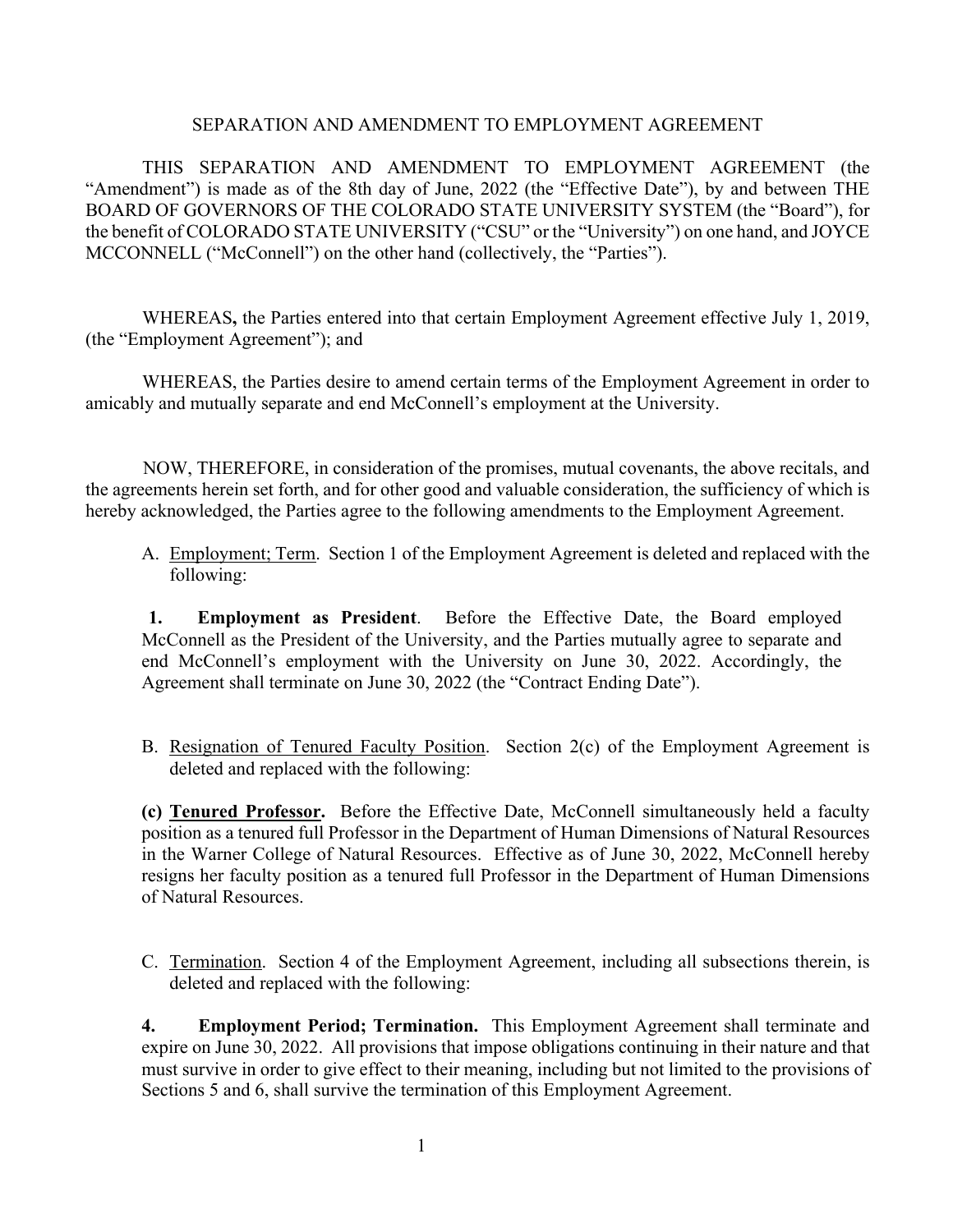D. Mutual Non-Disparagement. Section 6 of the Employment Agreement is deleted and replaced with the following:

**6. Mutual Non-Disparagement; Joint Statement.** After the Effective Date and continuing thereafter following the Contract Ending Date, McConnell, on the one hand, and the Board and Chancellor, on the other hand, agree not to make or disseminate any statement that disparages the other, or reflects negatively upon, McConnell, the Board, the Chancellor, the University, or individual Board members, the Board's officers, System staff, and employees. Other than the statement immediately below, the Parties agree that neither McConnell nor the Board or Chancellor, nor their respective attorneys or other representatives will publically comment about McConnell's departure, other than an expression of appreciation to each other when appropriate.

Upon execution of this Amendment, the Parties agree the following statement will be made by the Board announcing the separation.

"After much deliberation, the Board of Governors of the Colorado State University System and President Joyce McConnell have decided to part ways and President McConnell will be leaving CSU as of June 30, 2022. President McConnell expresses her sincere appreciation for the opportunity to serve as the 15th and first woman President of CSU and that it has been one of the highest honors of her professional career. In the following days, the Board and President McConnell will be working to ensure a smooth transition as the board embarks on its search for her replacement. The Board thanks President McConnell for her efforts leading the university, particularly during challenging and unprecedented times. The Board wishes President McConnell all the best in her future endeavors."

The Parties agree the obligations stated in Section 6 survive termination of the Employment Agreement.

E. Consideration for Mutual Separation and Amending the Employment Agreement. This new Section 10 is added to the Employment Agreement. For any conflict between this new Section 10 and any other provison of the Employment Agreement, this new Section 10 will control.

## **10. Consideration for Mutual Separation and Amending the Employment Agreement.**

**a. Consideration for Mutual Separation and Contract Amendment Payment**. In consideration for reducing the term of the Employment Agreement to the amended Contract Ending Date of June 30, 2022, and for the mutual agreement by McConnell and the Board to release each other from any prior obligations related to an early termination of the Employment Agreement, no later than July 1, 2022, the Board agrees to pay McConnell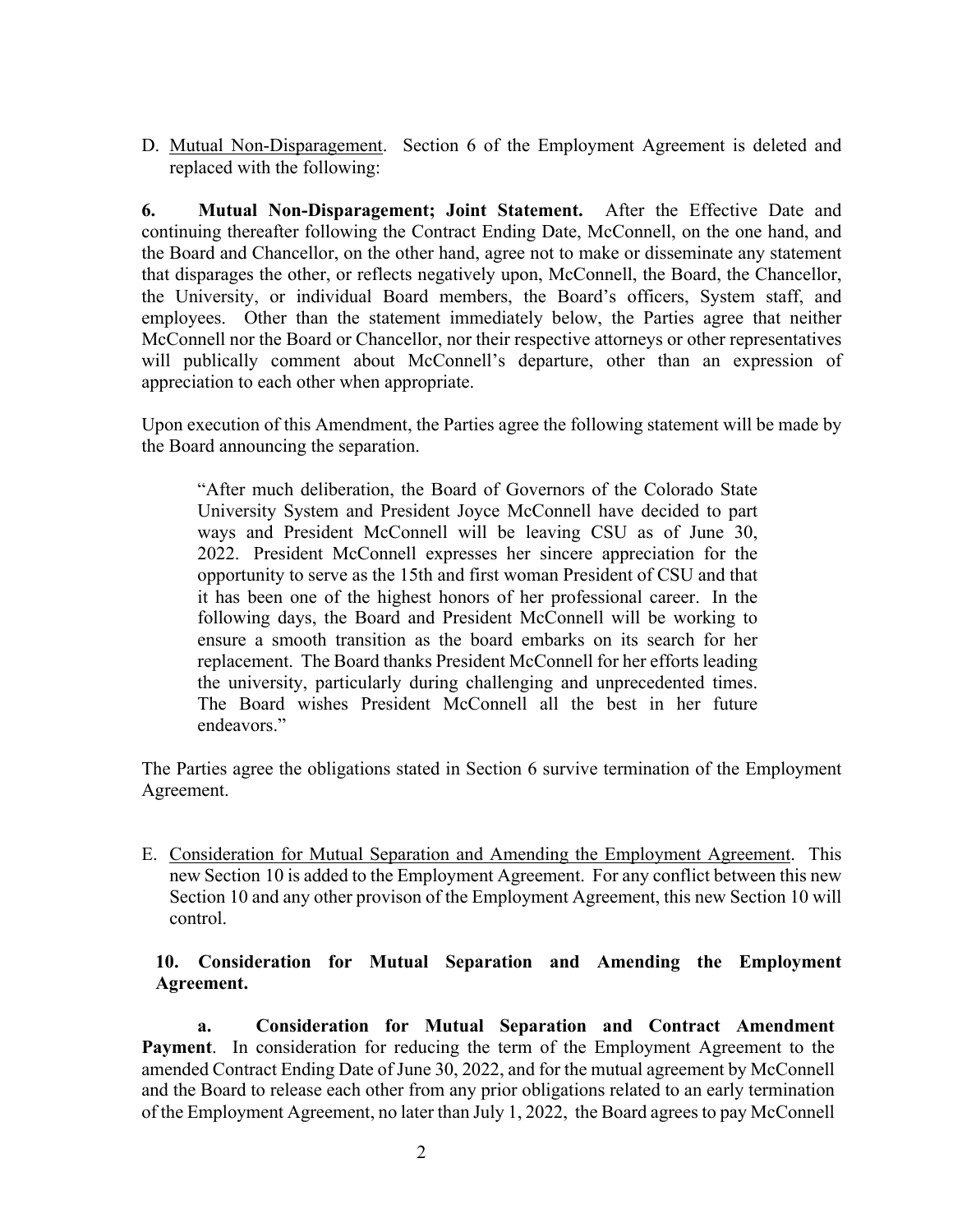the total amount of \$1,572,725, subject to any necessary withholdings. The Board makes no representation regarding possible personal income tax consequences related to this payment, and McConnell shall be responsible for payment of any such tax owed by her related to this payment.

**b. Mutual Waiver and Release**. McConnell, on behalf of herself, her heirs, personal representatives, successors, and assigns (collectively, the "McConnell Releasors") hereby jointly and severally fully and forever release, acquit, and discharge the Board, and its successors, assigns, employees, agents, attorneys, and related entities, including but not limited to the individual members of the Board of Governors, the CSU System, and the University, and their respective heirs, personal representatives, attorneys, employees, agents, successors and assigns (each a "CSUS Releasee" and collectively "CSUS Releasees"), of and from any and all claims, counterclaims, and causes of action waivable by law, regardless of the nature or origin of the claim and whether such claims are known or unknown to the Parties as of the Effective Date, that the McConnell Releasors, jointly and severally, ever had, now have, or hereafter can, shall or may have against the CSUS Releasees, jointly and severally, arising out of or in connection with McConnell's employment by the Board, including McConnell's separation from her employment by the Board up to the Effective Date. This release includes, but is not limited to: all claims waivable by law based on McConnell's employment by and separation from the Board, including all waivable claims arising under or in connection with the Employment Agreement, the Colorado Anti-Discrimination Act of 1957, as amended; the Age Discrimination in Employment Act of 1967, as amended; the Americans with Disabilities Act of 1990, as amended; Title VII of the Civil Rights Act of 1964, as amended; the Civil Rights Act of 1991, as amended; the Civil Rights Act of 1866 and 1871, as amended; the Equal Pay Act; the Family and Medical Leave Act; the National Labor Relations Act; the Occupational Safety and Health Act, the Older Workers Benefit Protection Act of 1990; the Rehabilitation Act of 1973; Executive Order 11246; the Colorado Civil Rights Act; the Colorado Labor Peace Act; the Employee Retirement Income Security Act of 1974, as amended; claims of retaliation, attorneys' fees and costs; claims under 42 U.S.C. § 1981, § 1981a, § 1983, § 1985, or § 1988; claims under the Worker Adjustment and Retraining Notification Act; or any other applicable federal, state, or local statute or ordinance, for tort, breach of express or implied employment contract, interference with contract, wrongful discharge, including claims founded on violation of public policy, whistleblower claims, intentional infliction of emotional distress, and defamation or injuries incurred as a result of loss of employment, or any other claim relating to employment, excluding claims for workers' compensation benefits and claims under the Fair Labor Standards Act of 1938, as amended. McConnell understands with respect to any rights or claims that she has or may have arising under the Age Discrimination in Employment Act, 29 U.S.C. 621, *et seq*. ("Age Claim"), such a claim is released by this Agreement. McConnell acknowledges that she has been informed that she should consult with an attorney before signing this Agreement.

The CSUS Releasees, on behalf of their personal representatives, successors, and assigns (collectively, the "CSUS Releasors") hereby jointly and severally fully and forever release, acquit, and discharge McConnell, her successors, assigns, employees, agents, and attorneys, (collectively, the "McConnell Releasees"), of and from any and all claims, counterclaims, and causes of action waivable by law, regardless of the nature or origin of the claim and whether such claims are known or unknown to the Parties as of the Effective Date, that the CSUS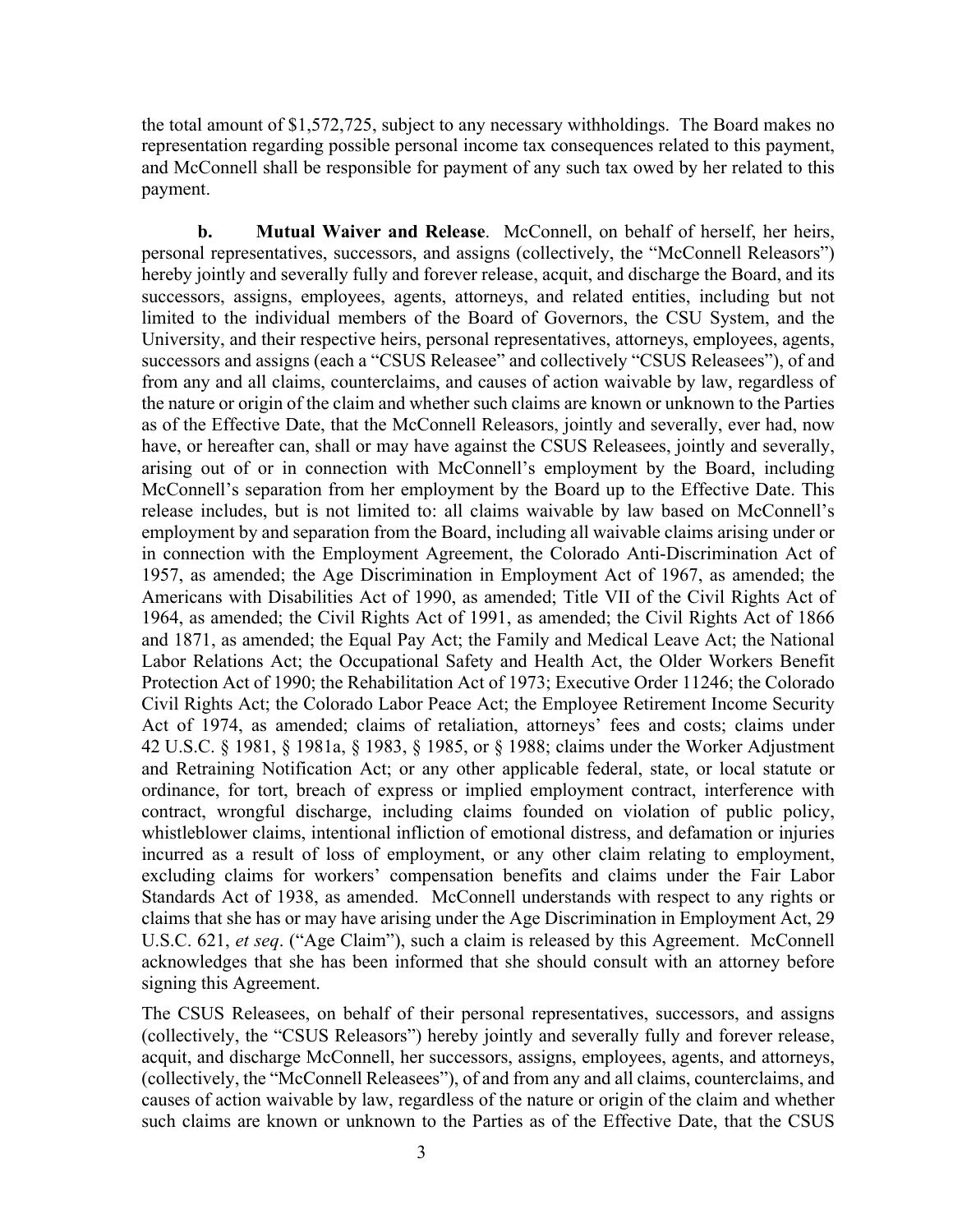Releasors, jointly and severally, ever had, now have, or hereafter can, shall or may have against the McConnell Releasees, jointly and severally, arising out of or in connection with McConnell's employment by the Board, including McConnell's separation from her employment by the Board. This release includes, but is not limited to: all claims waivable by law based on McConnell's employment by and separation from the Board.

**c. Open Records Act and Other Releases Provided by Law**. McConnell understands and agrees that, upon a valid request made pursuant to applicable public disclosure laws, including without limitation, the provisions of C.R.S. § 24-72-201, *et seq.* the Colorado Open Records Act, the Board is obligated to provide requesting persons a copy of this Employment Agreement and any amendments, or other information that may be related to McConnell that is subject to the Colorado Open Records Act. McConnell agrees that she will not hold the CSUS Releasees liable for any information released in compliance with applicable law, including the Colorado Open Records Act, and the release of any such information in accordance with applicable law shall not constitute a violation of the University's obligations, including Section 7.b. herein.